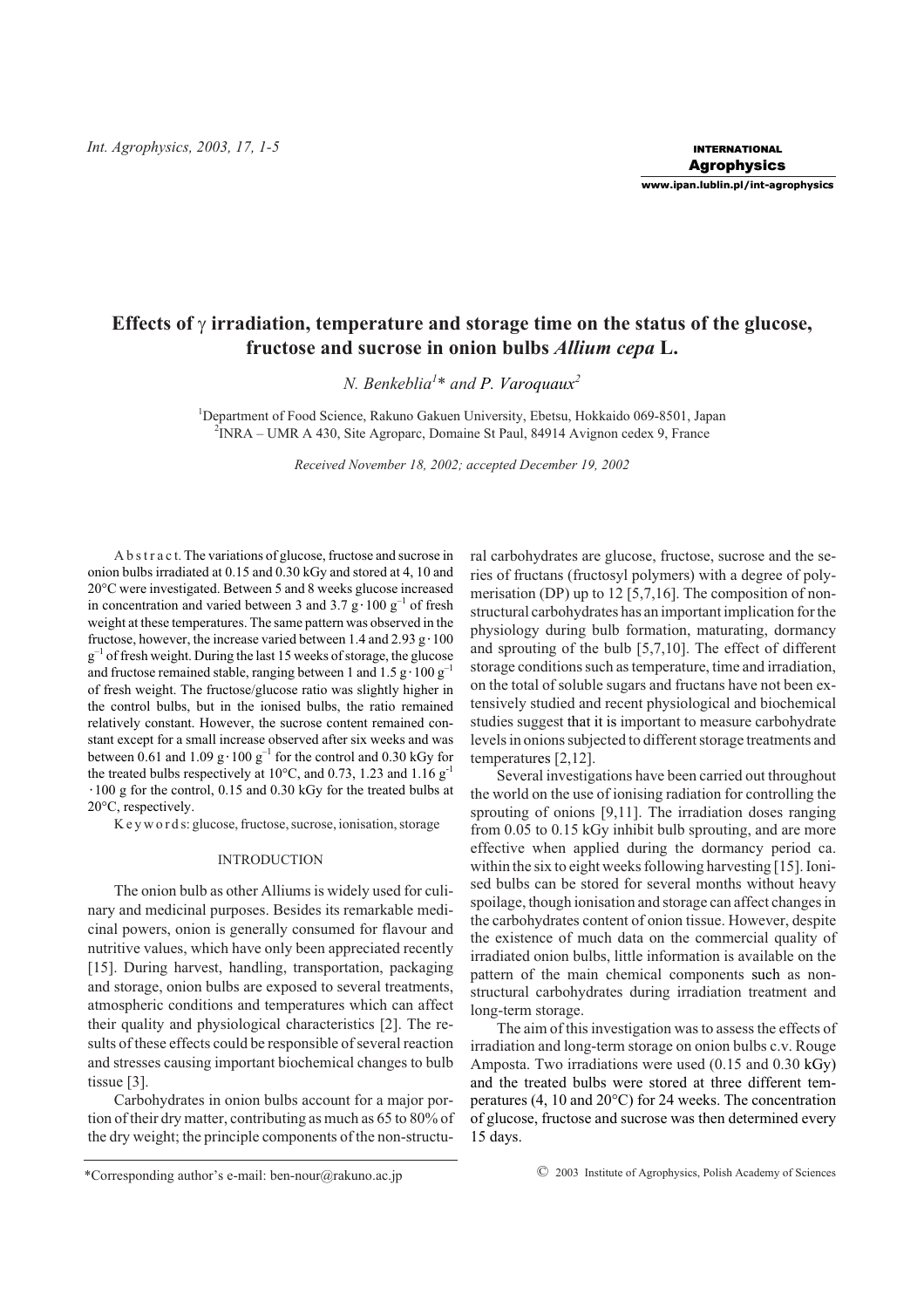MATERIAL AND METHODS

#### **Onions**

Onion bulbs *Allium cepa* (organic product, free of any pre-harvest chemical treatment) cv. Rouge Amposta freshly harvested (September 2, 1997 and September 5, 1998) and dried in the field during two weeks were obtained from the local market (supplied by Pronatura, M.I.N, Avignon, France). These were sorted for uniformity and the absence of defects and were packed in commercial plastic (PVC) trays of 12 kg and placed at 18°C prior to ionising treatment.

#### **Ionising treatment**

Ionising treatment of the onion bulbs was performed at the Commissariat a l'Energie Atomique (CEA) of Cadarache (France) using a  ${}^{60}$ Co source at a dose of 0.15 and 0.30 kGy at 20°C. The treatment was applied 17 days (September 19, 1997) and 19 days (September 24, 1998) after harvesting.

## **Storage conditions**

Immediately after ionising, the onions were stored at three sets of temperature and a relative humidity: 4°C and 85% RH, 10°C and 80% RH and, ambient condition of 20°C and 65% RH.

#### **Soluble sugars analysis**

The glucose, fructose and sucrose content was determined by HPLC [8]. Samples of 5 g of freeze-dried tissue were homogenised in 50 ml of water using a 'Sorvall' blender (Omni-mixer 17220, Newton, USA). The homogenate was then heated for 30 min in a boiling water bath (Haake Inst., Berlin, Germany). After cooling, the homogenate was centrifuged for 15 min at 25 000 x g using a 'Heraeus' centrifuge (Heraeus Sepatech GmbH, Osterode/Harz, Germany) and the supernatant was filtered on a 0.25 µm 'Millipore' filter (Millipore S.A, Molsheim, France).

The sugars were separated by HPLC using a 'Varian' 5000 model (Vista, 5000 series, Les Ulis, France) fitted with a Polyspher CH-CA column (300 x 7.8 mm. Merck, Darmstadt, Germany) set at 80°C with an appropriate guard column (Merck) and a differential refractometer detector (Knauer GmbH, Hegaver, Berlin, Germany). The mobile phase was DDI water at a flow rate of 0.5 ml·min<sup>-1</sup>.

The sugars were identified and quantified by comparison with standards (Sigma <sup>®</sup> Co, St-Louis, USA) and each determination was run in triplicate.

#### **Statistical analysis**

The experiment was repeated in two successive harvests (1997 and 1998). The data was analysed statistically by determination of the least significant difference (LSD at  $\rho$ 0.01) using XLStat. Pro<sup>®</sup> statistical software (XLStat, Paris, France).

## RESULTS

Immediately after the ionising treatment, the glucose content of the treated bulbs slowed down due to the respiration stress induced by ionisation causing the glycolytic degradation of the glucose. During the first five weeks of storage, a slight increase in the level of glucose was observed, and the initial difference between the control and the ionised bulbs remained visible at 10 and 20°C. Meanwhile, at 4°C, the glucose content of the control bulbs was stable; an increase was likewise observed in the glucose level in the irradiated bulbs (Fig. 1a, b and c). After the fifth week, the glucose increased abruptly at the three temperatures reaching 3, 3.5 and 3.7 g·100  $g^{-1}$  of fresh weight at 4, 10 and 20°C, respectively. Following this'peak', the glucose content



**Fig. 1.** Effect of irradiation and storage time on glucose content stored at 4 (a), 10 (b) and  $20^{\circ}C$  (c) ( – control; –0.15 kGy;  $0.30 \text{ kGy}$  (LSD at  $\rho < 0.01$ ).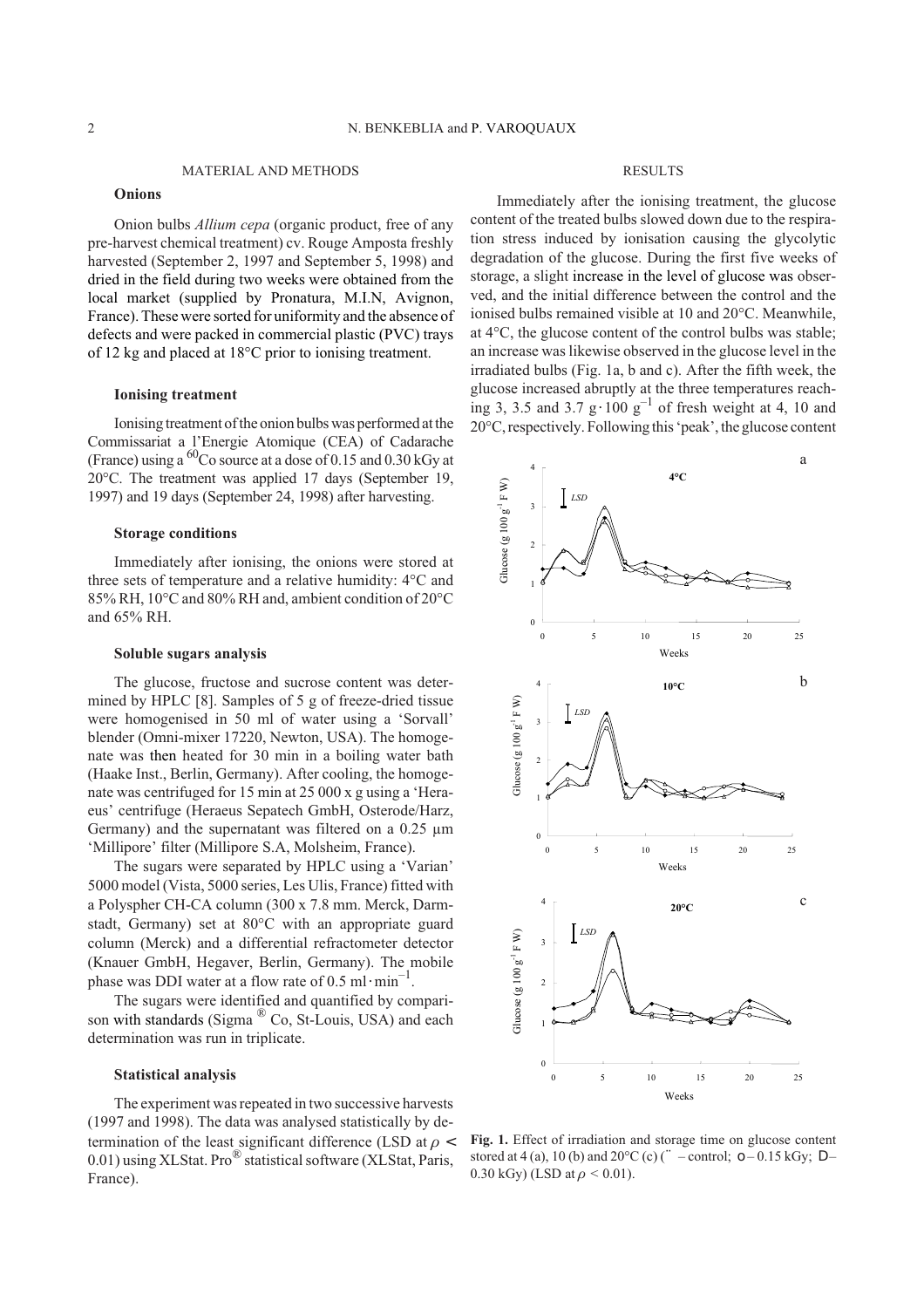of both the control and the irradiated bulbs returned to their initial levels. These concentrations remained stable, varying between 1 to 1.5 g·100  $g^{-1}$  of fresh weight in both the control and the irradiated bulbs during the last 15 weeks storage.

Variations of the fructose content showed similar patterns to that observed with glucose (Fig. 2a, b and c). However, the increase in fructose (not significant) during the first weeks was noted at 4 and 10°C, but at 20°C the fructose variation was identical to the glucose variation. On the other hand, the fructose 'peak' observed between the fifth and tenth week of storage did not exceed  $3 g \cdot 100 g^{-1}$  of



**Fig. 2.** Effect of irradiation and storage time on fructose content stored at 4 (a), 10 (b) and 20  $^{\circ}$ C (c) (for keys see Fig. 1).

fresh weight for either the control or the irradiated bulbs. The same profile was also apparent on the variation of fructose content during the last 15 weeks storage.

The fructose/glucose (F/G) ratio of onions stored at different temperatures is presented in Table 1. It was noted in the control onion tissues that the F/G ratio increased with temperature, emphasising the level of glycolytic metabolism which was reduced by the low temperature. However, in the ionised onion tissue, the measured F/G ratios were approximately identical. This could be the result of the low glycolytic catabolism which was disturbed by ionisation damage and emphasised by temperature, and so, cellular activity is directed to the metabolic restoration of damage caused by gamma rays – principally the repair of the genetic material of the cells.

The sucrose content showed a different pattern of variation (Fig. 3a, b and c). Between the fifth and eighth week of storage, a slight peak of sucrose was observed at 10 and 20°C, but did not exceed 1.2 g·100  $g^{-1}$  of fresh weight. At 4°C, a slightly insignificant decrease in sucrose was observed between the fourth and sixth week of storage. After ten weeks, no significant change was observed among the control and the irradiated bulbs.

# DISCUSSION

Despite the existence of some data on the variation of total soluble sugars or oligosaccharide – irradiated onions [1], little is known about the individual change in sugars during the long storage period of the onion bulb, especially irradiated onions. Croci *et al*. [6] reported a slight increase in the glucose content in both the irradiated (0.05 kGy) and the control bulbs after 3 months of storage at temperatures ranging from 6 to 32°C over 10 months. The levels of disaccharides (including certain oligosaccharides) have also been reported to have increased significantly between the third and fifth months in machine-cooled, outdoorventilated, stored onions [4]. This increase was followed by a subsequent recession after 5 months. Mahmoud *et al*. [10] also reported that the reducing sugar content in the control bulbs increased considerably during the two first months of storage at temperatures ranging from 0 to 4°C, while bulbs irradiated with 0.05 kGy showed less change. The variation of sucrose levels in onions has been less studied. However, the sucrose content of onion bulbs stored at 4°C has been reported to show little change and the level remains constant throughout storage.

There are conflicting reports on the variations of the glucose and fructose in onion bulbs especially during the end of the dormancy period and the beginning of sprouting. This fact is probably due to the difference of the sugar content in different parts of the bulbs where high levels have been observed in the outer layers [13,14]. Temperature is also a major factor affecting sugar change in onion bulbs [7,14].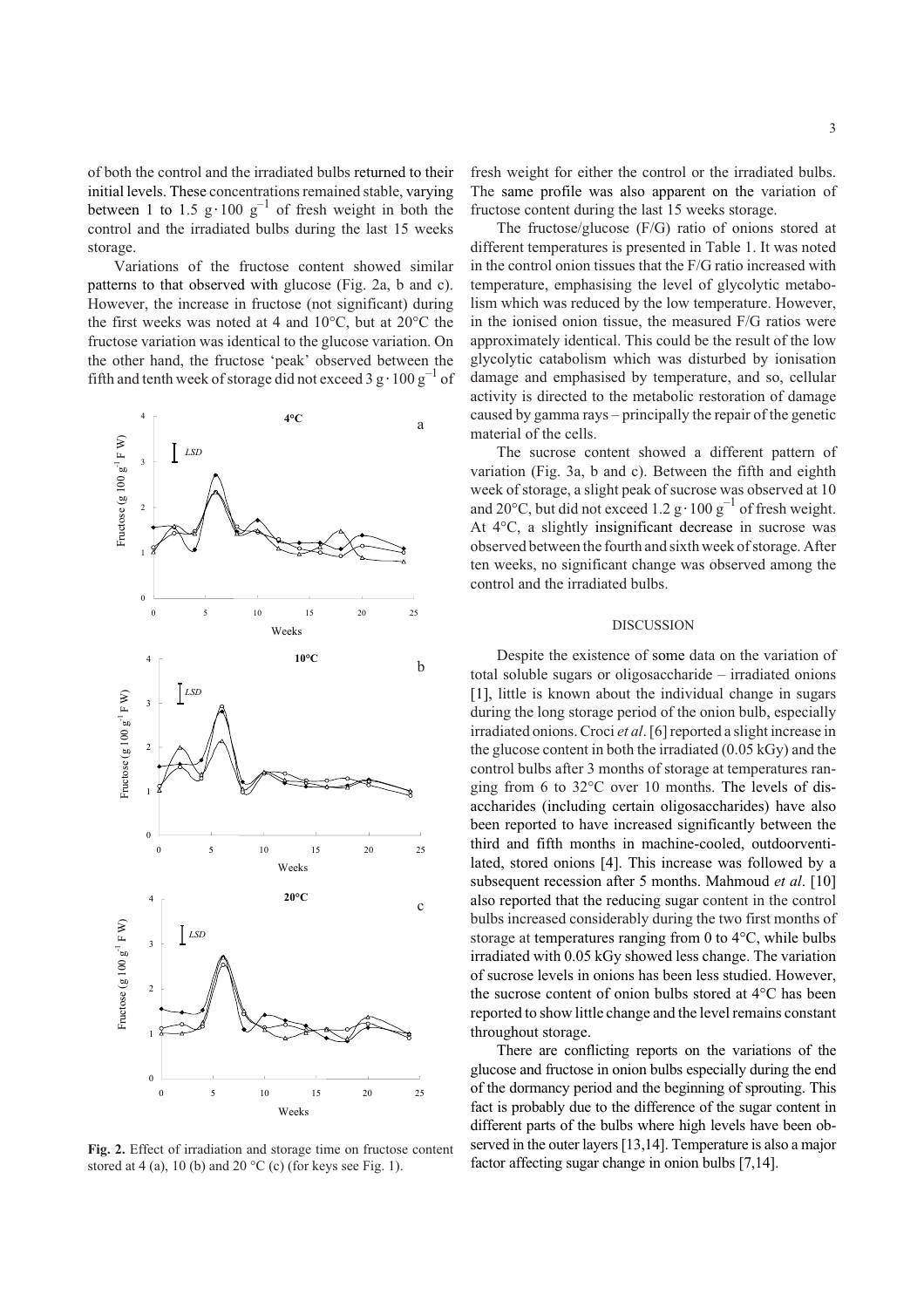| ٠ |  |  |  |
|---|--|--|--|
| ٠ |  |  |  |
|   |  |  |  |
|   |  |  |  |
|   |  |  |  |
|   |  |  |  |

| Weeks          | Control       |                |                | $0.15$ kGy    |                |                | $0.30$ kGy    |                |                |
|----------------|---------------|----------------|----------------|---------------|----------------|----------------|---------------|----------------|----------------|
|                | $4^{\circ}$ C | $10^{\circ}$ C | $20^{\circ}$ C | $4^{\circ}$ C | $10^{\circ}$ C | $20^{\circ}$ C | $4^{\circ}$ C | $10^{\circ}$ C | $20^{\circ}$ C |
| $\mathbf{0}$   | 1.14          | 1.14           | 1.14           | 1.10          | 1.10           | 1.10           | 0.96          | 0.96           | 0.96           |
| $\overline{2}$ | 1.11          | 0.85           | 0.99           | 0.78          | 1.03           | 1.16           | 0.85          | 1.46           | 0.99           |
| $\overline{4}$ | 0.85          | 0.94           | 0.85           | 0.94          | 0.94           | 0.86           | 0.93          | 0.97           | 0.94           |
| 6              | 1.00          | 0.87           | 0.84           | 0.79          | 1.03           | 1.10           | 0.90          | 0.70           | 0.84           |
| 8              | 0.95          | 0.88           | 0.86           | 1.00          | 0.97           | 1.07           | 1.04          | 0.97           | 1.09           |
| 10             | 1.10          | 1.07           | 0.96           | 1.14          | 0.94           | 0.93           | 1.05          | 0.98           | 0.94           |
| 12             | 0.90          | 1.10           | 0.97           | 1.08          | 1.17           | 1.00           | 1.04          | 0.91           | 0.82           |
| 14             | 1.05          | 0.92           | 0.95           | 0.92          | 1.15           | 0.90           | 0.98          | 1.13           | 0.99           |
| 16             | 1.08          | 1.08           | 0.87           | 0.91          | 0.99           | 0.98           | 0.88          | 1.10           | 1.00           |
| 18             | 1.05          | 0.87           | 0.83           | 0.89          | 0.98           | 0.84           | 1.44          | 1.04           | 0.81           |
| 20             | 1.09          | 0.93           | 0.72           | 1.05          | 0.93           | 1.03           | 1.00          | 1.02           | 0.97           |
| 24             | 1.08          | 0.98           | 0.98           | 1.00          | 0.82           | 0.89           | 0.89          | 1.01           | 0.96           |
| Mean           | 1.03          | 0.97           | 0.91           | 0.97          | 1.00           | 0.99           | 1.00          | 1.02           | 0.94           |
| <b>SD</b>      | 0.09          | 0.10           | 0.11           | 0.12          | 0.10           | 0.11           | 0.15          | 0.17           | 0.08           |

**T a b l e 1.** Effect of temperature and irradiation dose on fructose/glucose ratio of onion bulbs during storage



**Fig. 3.** Effect of irradiation and storage time on sucrose content stored at 4 (a), 10 (b) and 20  $^{\circ}$ C (c). Explanation as on Fig. 1).



# **CONCLUSION**

In conclusion, it appears that irradiation does not affect the sugar content of onion bulbs during storage. This is linked more to the dormancy stage and is influenced by temperature changes. On the other hand, sugars could be a good indicator of the freshness of the onion bulb; a decrease could mean a loss of quality. This suggestion is based on the loss of firmness and shrivelling observed after three months or more of storage particularly at temperatures above 15°C. However, further investigation is required to study the variation of sugars in the different layers of the onion bulb especially in the outer layers which are considered to be the main site for the accumulation and storage of carbohydrates and the inner 'bud' which is the site of metabolic activity.